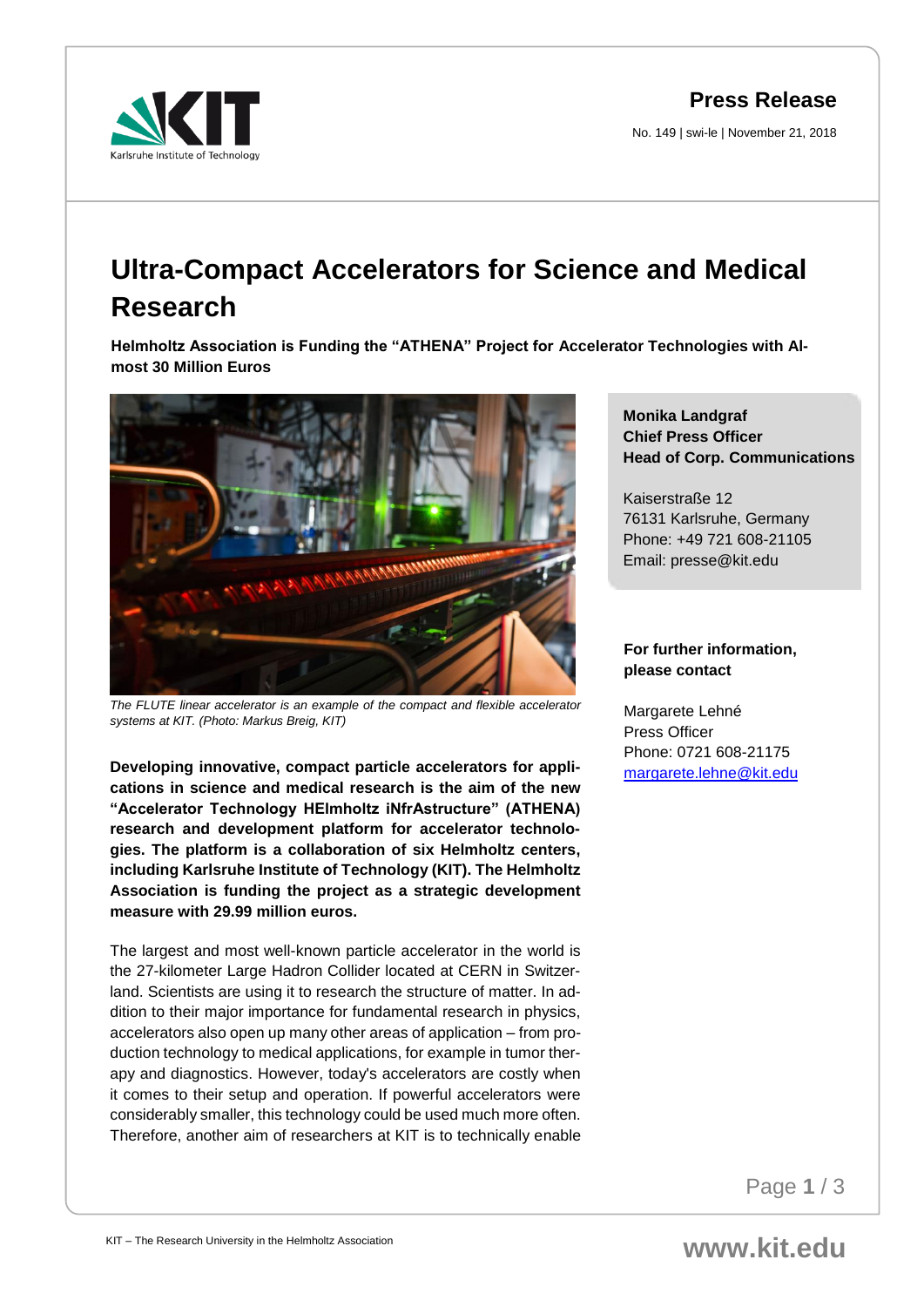**Press Release** No. 149 | swi-le | November 21, 2018



initial applications of ultra-compact accelerator systems in material and life sciences. To work on this, KIT will receive funding of 4.5 million euros from the new ATHENA research and development platform for accelerator technologies. "ATHENA provides access to plasmabased accelerators for the Karlsruhe scientists. That's ideal for accelerator research at KIT where we are pursuing the goal of developing this technology on a broad basis for society," says the President of KIT, Professor Holger Hanselka.

And the leading accelerator physicist at KIT, Professor Anke-Susanne Müller, thinks that in particular the storage of ultrashort electron bunches in a specially designed electron storage ring is an outstanding application of this new technology. They allow usable light pulse rates to be increased by a factor of one million for applications of terahertz radiation in healthcare and material sciences. What's more, this process saves energy because the stored electrons can be used longer. "When it comes to diagnosing accelerator signals with a high repeat rate, we regularly push the boundaries of what is physically and technically feasible. We are already supporting our partners in the Helmholtz Association with our technologies, and in the future will also do so within ATHENA," says Dr Erik Bründermann, project manager of the ATHENA sub-project at KIT.

The FLUTE linear accelerator, which was put into operation in Karlsruhe in July 2017, measures just under 12 meters and is a good example of the compact and flexible accelerators at KIT. But the aim is to reduce the acceleration path in the future even further, shrinking it to a few centimeters.

Coordinated by the Deutsches Elektronen-Synchrotron (DESY), the Helmholtz centers participating in ATHENA also aim to set up two German lighthouse projects for accelerator research on the basis of innovative plasma-based particle accelerators and state-of-the-art laser technology: an electron accelerator at DESY in Hamburg and a hadron accelerator at the Dresden-Rossendorf Helmholtz Center (HZDR). Both accelerators will be used to develop different applications ranging from a compact free-electron laser and innovative medical applications to new application options in nuclear and particle physics. As soon as maturity of use has been achieved in one area, new compact systems could be set up in other Helmholtz centers, and in universities and hospitals.

The six accelerator centers of the Helmholtz Association participating in the project include, in addition to KIT, DESY and HZDR, the Jülich Research Center, the Berlin Helmholtz Center, the GSI Helmholtz